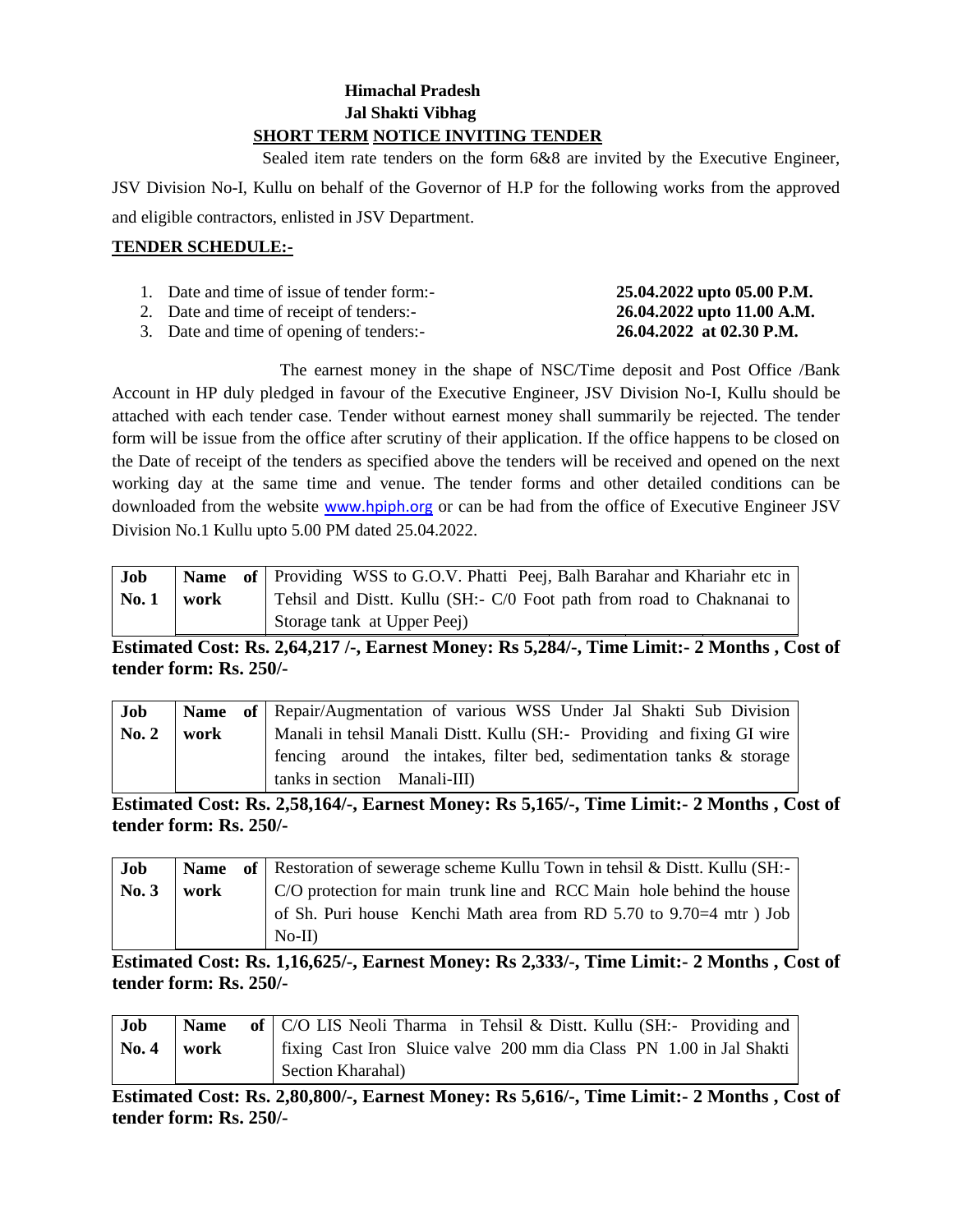| Job             |      | <b>Name of</b> A/R& M/O WSS Kullu Town (SH:- Providing and fixing 17 mm Action |
|-----------------|------|--------------------------------------------------------------------------------|
| $\mathbf{No.}5$ | work | Tesa M.D.F commercial board water proof shutters for cup boards in             |
|                 |      | Division office)                                                               |

**Estimated Cost: Rs. 2,40,359/-, Earnest Money: Rs 4,807/-, Time Limit:- 2 Months , Cost of tender form: Rs. 250/-**

| Job     |      | <b>Name</b> of $AR \& M/O$ Sewerage Scheme Kullu town (SH:- Demolition $\&$ re- |
|---------|------|---------------------------------------------------------------------------------|
| No. $6$ | work | construction of pillar, Manhole chambers and dismantling $\&$ relaying of       |
|         |      | CI pipes main pipe lines 400 mm dia & 250 mm back side STP & near               |
|         |      | Lanak Bekar area, Kullu in tehsil & Distt. Kullu (HP)                           |

**Estimated Cost: Rs. 4,90,589/-, Earnest Money: Rs 9,850/-, Time Limit:- 2 Months , Cost of tender form: Rs. 250/-**

| Job                 |  | <b>Name</b> of Aug. of WSS Kullu Town (SH;- Sanitary and Electrical wiring works in |
|---------------------|--|-------------------------------------------------------------------------------------|
| $\sqrt{N_0.7}$ work |  | Type IV Quarter at Shatri Naagar Kullu)                                             |

**Estimated Cost: Rs. 3,67,460/-, Earnest Money: Rs 7,350/-, Time Limit:- 2 Months , Cost of tender form: Rs. 250/-**

| <b>Job</b>   |      | <b>Name</b> of $\vert$ Aug. of WSS Kullu Town (SH:- Providing and fixing tiles, manufacturing |
|--------------|------|-----------------------------------------------------------------------------------------------|
| <b>No. 8</b> | work | of Cup board made with 17 mm thick Action Tessa Board in Type IV                              |
|              |      | Quarter at Shatri Nagar Kullu)                                                                |

**Estimated Cost: Rs. 4,30,555/-, Earnest Money: Rs 8,615/-, Time Limit:- 2 Months , Cost of tender form: Rs. 250/-**

| Job   |      | <b>Name</b> of Retrofitting of WSS Talogi Matarna and Trakda in CV Kharahal Tehsil |
|-------|------|------------------------------------------------------------------------------------|
| No. 9 | work | and Distt. Kullu (H.P) (SH:- C/O Retaining wall to protect the main tank           |
|       |      | 133000Ltr. Capacity and C/O Path in surrounding storage tank)                      |

**Estimated Cost: Rs.1,09,179/-, Earnest Money: Rs 2,190/-, Time Limit:- 2 Months , Cost of ,tender form: Rs. 250/-**

| Job             |      | <b>Name</b> of $\mid$ A/R and M/O Various WSS under Jal Shakti Division No.1 Kullu (H.P) |
|-----------------|------|------------------------------------------------------------------------------------------|
| No.             | work | (SH:- Annual repair and maintenance of computer and printer under Jal                    |
| $\overline{10}$ |      | shakti Division No.1 Kullu, Circle Office and Sub Division Kullu)                        |

**Estimated Cost: Rs.1,74,150/-, Earnest Money: Rs 3,483/-, Time Limit:- 2 Months , Cost of ,tender form: Rs. 250/-**

| Job |      | Name of Providing WSS to NC habitation in CV Bhumteer tehsil and Distt. Kullu |
|-----|------|-------------------------------------------------------------------------------|
| No. | work | $(SH: RCC$ Storage tank 10000 ltr capacity)                                   |
|     |      |                                                                               |

**Estimated Cost: Rs.1,01,865/-, Earnest Money: Rs 2,040/-, Time Limit:- 3 Months , Cost of ,tender form: Rs. 250/-**

# **General Conditions.**

- 1 The contractors/firms should possess the following documents (Photocopy to be attached):-
- (i) Latest renewal/enlistment of contractor's registration.
- (ii) PAN No and GST Registration.
- (iii) EPF Registration No before award of work.